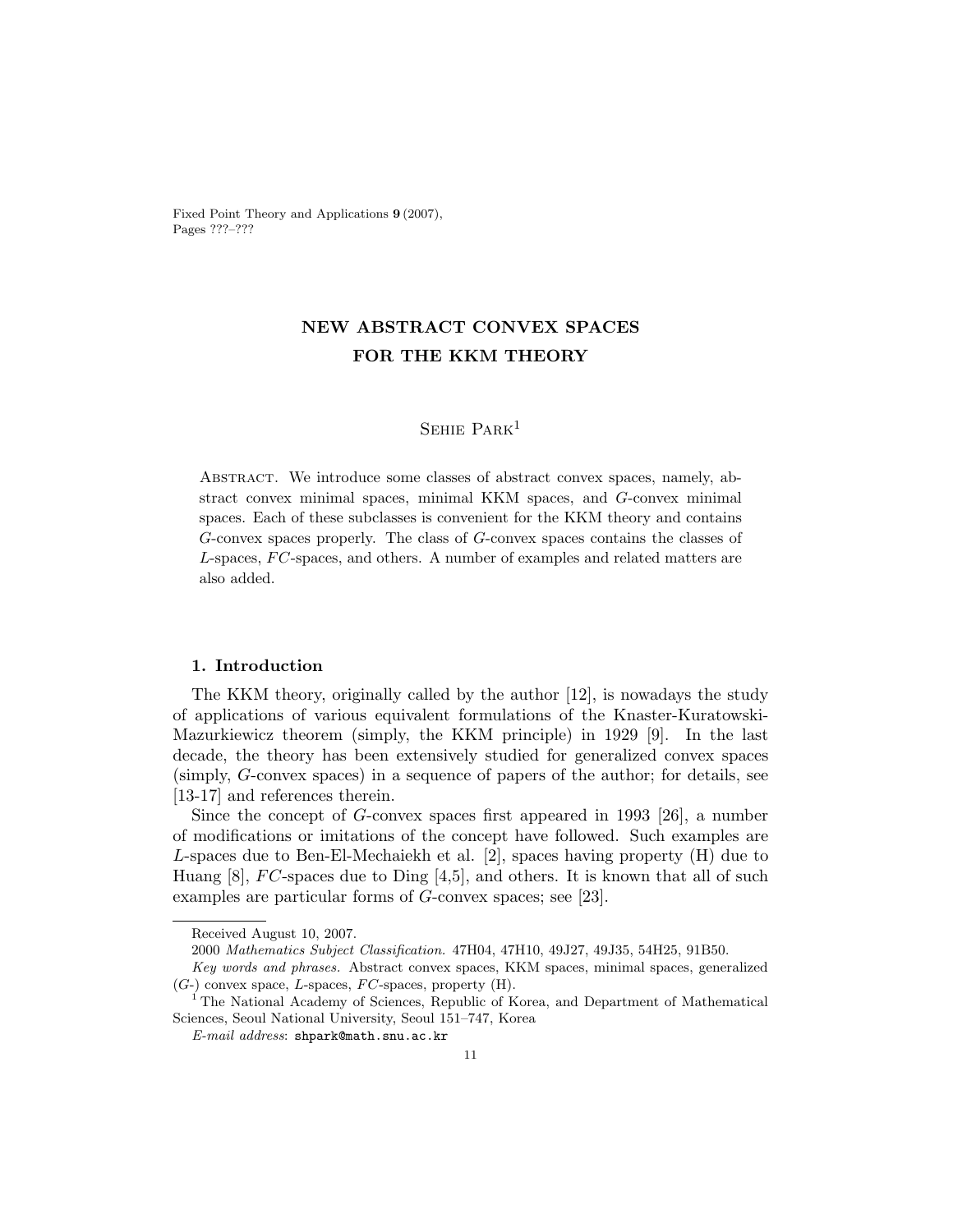In our previous work [18], we introduced a new concept of abstract convex spaces and multimap classes  $\mathfrak{K}, \mathfrak{K}\mathfrak{C}$ , and  $\mathfrak{K}\mathfrak{D}$  having certain KKM property. These new spaces and multimap classes are known to be adequate to establish the KKM theory; see [18-22]. Especially, in [22], we generalized and simplified known results of the theory on convex spaces,  $H$ -spaces,  $G$ -convex spaces, and others. It is noticed there that the class of abstract convex spaces  $(E, D; \Gamma)$  satisfying the KKM principle play the major role in the KKM theory. Therefore, it seems to be quite natural to call such spaces the KKM spaces. In our work [24], we showed that a large number of well-known results in the KKM theory on G-convex spaces also hold on the KKM spaces.

Moreover, apparently motivated by the author's earlier works, Alimohammady et al. [1] introduced the notion of minimal G-convex spaces and obtained the open and closed versions of the KKM principle in this new setting. Their method is just replacing the topological structure in the relevant results by the more general minimal structure.

In our previous work [25], we introduced a new concept of abstract convex minimal spaces which can be also useful to establish some results in the KKM theory. With this new concept, we obtained generalizations of the KKM principle and some of their applications. In fact, the KKM type maps were used to obtain coincidence theorems, the Fan-Browder type fixed point theorems, the Fan intersection theorem, and the Nash equilibrium theorem on abstract convex minimal spaces. These generalize corresponding previously known results.

Now it is evident that the class of abstract convex spaces contains many subclasses on which it is convenient to establish the KKM theory. In the present paper, we introduce such new subclasses of the class of abstract convex spaces, namely, abstract convex minimal spaces, minimal KKM spaces, and generalized convex minimal spaces. Each of these contains G-convex spaces properly. Recall that the class of  $G$ -convex spaces contains the classes of  $L$ -spaces,  $FC$ -spaces, and others. Some related matters are also discussed.

# 2. Abstract convex spaces

In this section, we recall definitions of abstract convex spaces given in [18-22]: Let  $\langle D \rangle$  denote the set of all nonempty finite subsets of a set D.

**Definitions.** An abstract convex space  $(E, D; \Gamma)$  consists of a nonempty set E, a nonempty set D, and a multimap  $\Gamma : \langle D \rangle \to E$  with nonempty values. We may denote  $\Gamma_A := \Gamma(A)$  for  $A \in \langle D \rangle$ .

For any  $D' \subset D$ , the *Γ-convex hull* of  $D'$  is denoted and defined by

$$
\operatorname{co}_{\Gamma} D' := \bigcup \{ \Gamma_A \mid A \in \langle D' \rangle \}.
$$

[ co is reserved for the convex hull in topological vector spaces.] A subset X of E is called a  $\Gamma$ -convex subset of  $(E, D; \Gamma)$  relative to D' if for any  $N \in \langle D' \rangle$ , we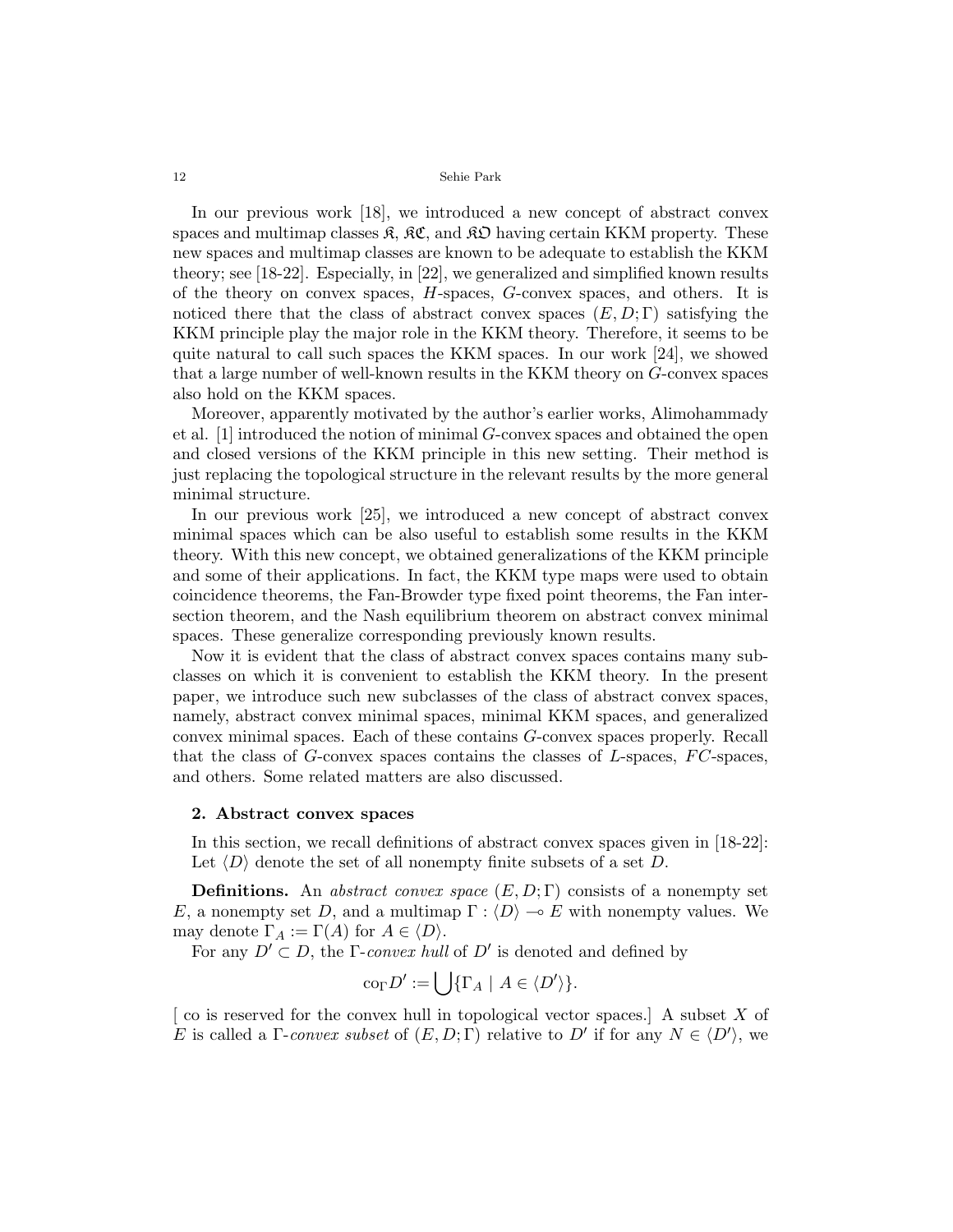have  $\Gamma_N \subset X$ , that is,  $\text{co}_{\Gamma} D' \subset X$ . This means that  $(X, D'; \Gamma|_{\langle D' \rangle})$  itself is an abstract convex space called a *subspace* of  $(E, D; \Gamma)$ .

When  $D \subset E$ , the space is denoted by  $(E \supset D; \Gamma)$ . In such case, a subset X of E is said to be Γ-convex if  $\text{co}_{\Gamma}(X \cap D) \subset X$ ; in other words, X is Γ-convex relative to  $D' := X \cap D$ . In case  $E = D$ , let  $(E; \Gamma) := (E, E; \Gamma)$ .

If E is given a topology, then the abstract convex space  $(E, D; \Gamma)$  is called an abstract convex topological space.

We already gave plenty of examples of abstract convex spaces in [18,22].

**Definitions.** [1] A family  $M$  of subsets of a set  $X$  is called a *minimal structure* on X if  $\emptyset, X \in \mathcal{M}$ . In this case,  $(X, \mathcal{M})$  is called a *minimal space*. Any element of  $M$  is called an *m-open set* of X and a complement of an *m*-open set is called an m-closed set of X. For minimal spaces  $(X, \mathcal{M})$  and  $(Y, \mathcal{N})$ , a function  $f : X \to Y$ is said to be *continuous* (more precisely, m-continuous or  $(M, N)$ -continuous) if  $f^{-1}(V) \in \mathcal{M}$  for each  $V \in \mathcal{N}$ .

**Definition.** If  $E$  is given a minimal structure, then the abstract convex space  $(E, D; \Gamma)$  is called an abstract convex minimal space.

Examples. 1. Any topological space is a minimal space and not conversely.

2. Any topological vector space is a minimal vector space. There is some linear minimal space which is not a topological vector space; see [1].

3. A triple  $(X, D; {\phi_A}_{A\in(D)})$  consisting of a topological [resp., minimal] space X, a nonempty set D, and a family of continuous functions  $\phi_A : \Delta_n \to X$  for  $A \in \langle D \rangle$  with the cardinality  $|A| = n + 1$  and a standard n-simplex  $\Delta_n$ , is an abstract convex topological [resp., minimal] space by putting  $\Gamma_A := \phi_A(\Delta_n)$ .

### 3. The KKM spaces

Recall the following in [18,22]:

**Definitions.** Let  $(E, D; \Gamma)$  be an abstract convex space and Z a set. For a multimap  $F : E \to Z$  with nonempty values, if a multimap  $G : D \to Z$  satisfies

$$
F(\Gamma_A) \subset G(A) := \bigcup_{y \in A} G(y) \quad \text{for all } A \in \langle D \rangle,
$$

then G is called a KKM map with respect to F. A KKM map  $G: D \to E$  is a KKM map with respect to the identity map  $1<sub>E</sub>$ .

A multimap  $F: E \longrightarrow Z$  is said to have the *KKM property* and called a  $\mathcal{R}$ -map if, for any KKM map  $G : D \multimap Z$  with respect to F, the family  ${G(y)}_{y\in D}$  has the finite intersection property. We denote

$$
\mathfrak{K}(E, Z) := \{ F : E \multimap Z \mid F \text{ is a } \mathfrak{K}\text{-map} \}.
$$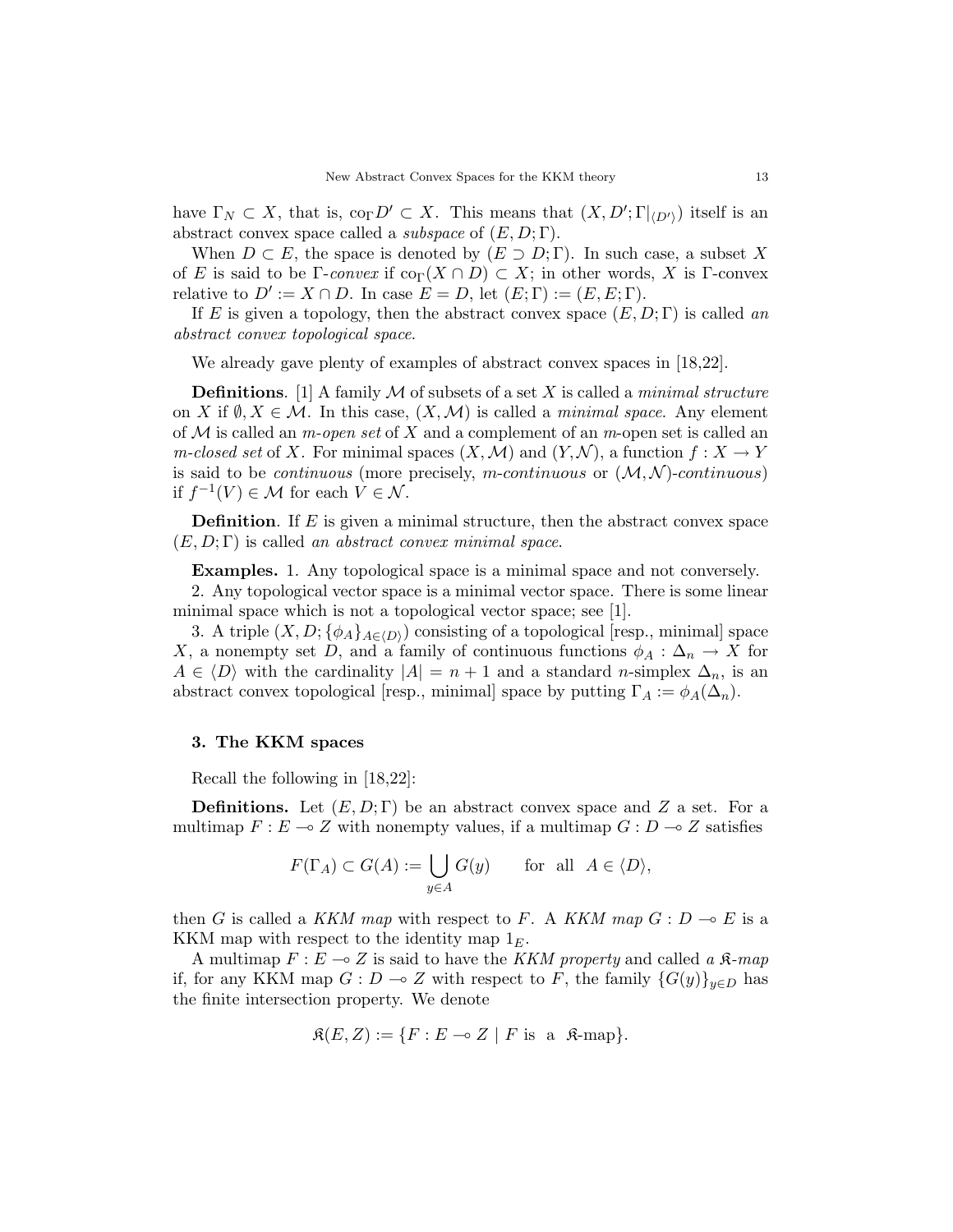Similarly, when Z is a topological space, a  $\mathcal{RC}$ -map is defined for closed-valued maps G, and a  $\hat{A}D$ -map for open-valued maps G. In this case, we have

$$
\mathfrak{K}(E,Z) \subset \mathfrak{KC}(E,Z) \cap \mathfrak{KD}(E,Z).
$$

Note that if Z is discrete then three classes  $\mathfrak{K}, \mathfrak{K} \mathfrak{C},$  and  $\mathfrak{K} \mathfrak{D}$  are identical.

Further, when  $(Z, \mathcal{M})$  is a minimal space, an  $m\mathfrak{K}$ -map is defined for m-closedvalued maps  $G$ , and an  $m\mathcal{R}\mathfrak{O}$ -map for m-open-valued maps  $G$ . In this case, we have

$$
\mathfrak{K}(E, Z) \subset m\mathfrak{K}\mathfrak{C}(E, Z) \cap m\mathfrak{K}\mathfrak{O}(E, Z).
$$

**Examples.** 1. Every abstract convex space in our sense has a map  $F \in$  $\mathfrak{K}(E, Z)$  for any nonempty set Z and for any class of KKM maps  $G : D \to Z$ with respect to F. In fact, for each  $x \in E$ , choose  $F(x) := Z$  or  $F(x)$  contains some  $z_0 \in Z$ .

2. Further examples were given in Section 5 of [18].

**Definitions.** For an abstract convex topological space  $(E, D; \Gamma)$ , the KKM principle is the statement  $1_E \in \Re \mathfrak{C}(E, E) \cap \Re \mathfrak{D}(E, E)$ . A KKM space is an abstract convex topological space satisfying the KKM principle [24].

For an abstract convex minimal space  $(E, D; \Gamma)$ , the KKM principle is the statement  $1_E \in m\mathfrak{RC}(E, E) \cap m\mathfrak{RO}(E, E)$ . A minimal KKM space (or simply,  $mKKM$  space) is an abstract convex minimal space satisfying the KKM principle.

Examples. We give examples of KKM spaces:

1. Every generalized convex space is a KKM space; see [14,15].

2. A connected ordered space  $(X, \leq)$  can be made into an abstract convex topological space  $(X \supset D; \Gamma)$  for any nonempty  $D \subset X$  by defining  $\Gamma_A :=$ [min A, max  $A$ ] = { $x \in X$  | min  $A \le x \le \max A$ } for each  $A \in \langle D \rangle$ . Further, it is a KKM space; see [21, Theorem  $5(i)$ ].

3. The extended long line  $L^*$  can be made into a KKM space  $(L^* \supset D; \Gamma)$ ; see [21]. In fact,  $L^*$  is constructed from the ordinal space  $D := [0, \Omega]$  consisting of all ordinal numbers less than or equal to the first uncountable ordinal  $\Omega$ , together with the order topology. Recall that  $L^*$  is a generalized arc obtained from  $[0, \Omega]$ by placing a copy of the interval  $(0, 1)$  between each ordinal  $\alpha$  and its successor  $\alpha + 1$  and we give  $L^*$  the order topology. Now let  $\Gamma : \langle D \rangle \longrightarrow L^*$  be the one as in 2.

In our previous work [22], for G-convex spaces, there exist more than 15 equivalent formulations of the KKM principle such as Alexandroff-Pasynkoff theorem, Fan type matching theorem, Tarafdar type intersection theorem, geometric or section properties, Fan-Browder type fixed point theorems, maximal element theorems, analytic alternatives, Fan type minimax inequalities, variational inequalities, and others. This is also true for KKM spaces.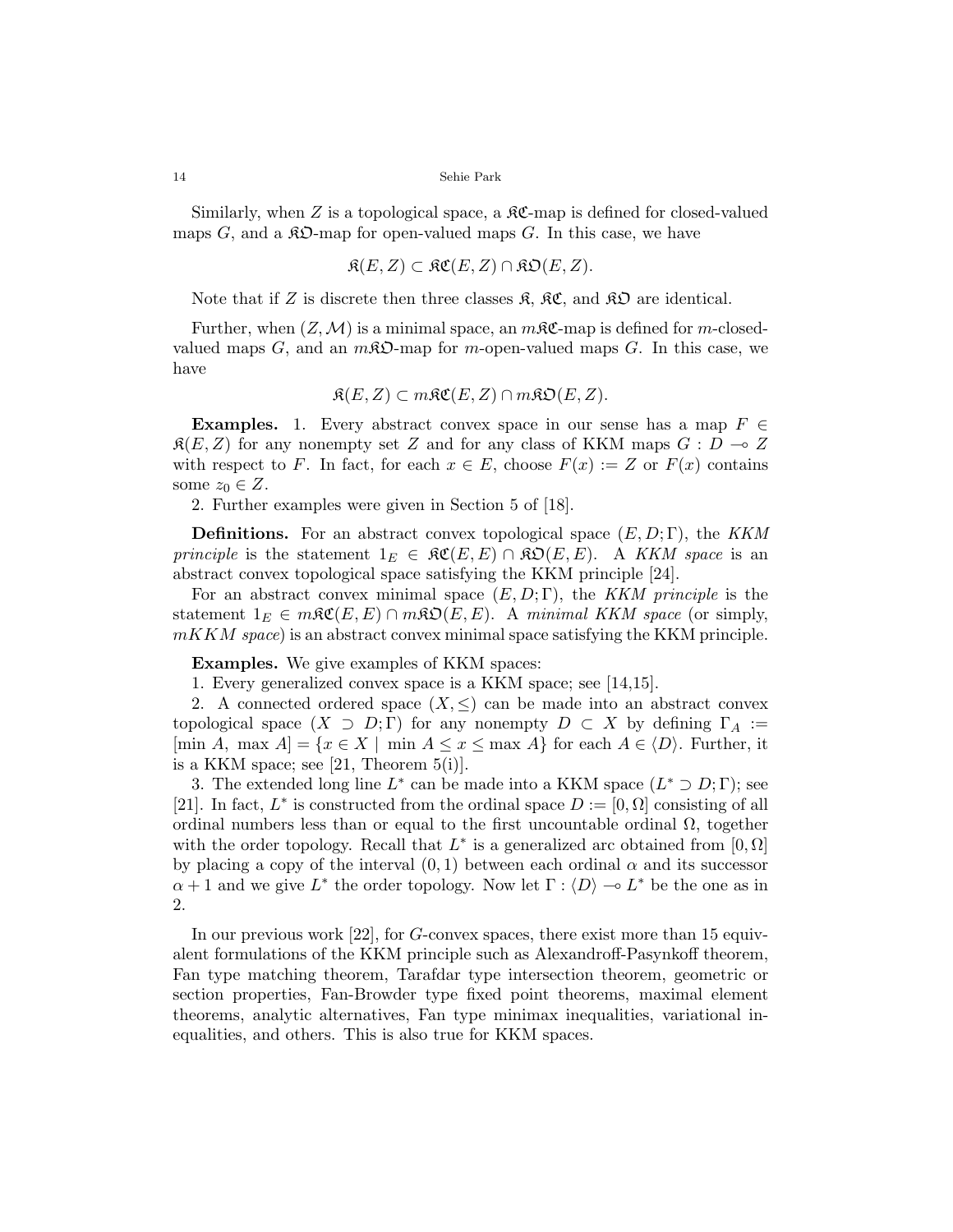In our forthcoming paper [24], we show that some of well-known results in the KKM theory on G-convex spaces also hold on the KKM spaces. Examples of such results are theorems of Sperner and Alexandroff-Pasynkoff, the Horvath type fixed point theorem, the Fan-Browder type coincidence theorems, the Fan type minimax inequalities, variational inequalities, the von Neumann type minimax theorem, and the Nash type equilibrium theorem.

### 4. Generalized convex spaces

Recall the following appeared in [13-17]:

**Definition.** A generalized convex space or a G-convex space  $(X, D; \Gamma)$  consists of a topological space X, a nonempty set D, and a multimap  $\Gamma : \langle D \rangle \longrightarrow X$  such that for each  $A \in \langle D \rangle$  with the cardinality  $|A| = n + 1$ , there exists a continuous function  $\phi_A : \Delta_n \to \Gamma(A)$  such that  $J \in \langle A \rangle$  implies  $\phi_A(\Delta_J) \subset \Gamma(J)$ .

Here,  $\Delta_n$  is an *n*-simplex with vertices  $\{e_i\}_{i=0}^n$ , and  $\Delta_j$  the face of  $\Delta_n$  corresponding to  $J \in \langle A \rangle$ ; that is, if  $A = \{a_0, a_1, \ldots, a_n\}$  and  $J = \{a_{i_0}, a_{i_1}, \ldots, a_{i_k}\} \subset$ A, then  $\Delta_J = \text{co}\{e_{i_0}, e_{i_1}, \dots, e_{i_k}\}.$ 

The original KKM principle [9] is for the triple  $(\Delta_n, V; \text{co})$ , where V denotes the set of vertices and co :  $\langle V \rangle \rightarrow \Delta_n$  the convex hull operation, and Fan's celebrated lemma [7] is for  $(E, D; \text{co})$ , where D is a nonempty subset of a topological vector space E. These are the origins of our G-convex space  $(X, D; \Gamma)$ . Note that any KKM type theorem on  $(X; \Gamma)$  can not generalize the KKM principle and the Fan lemma.

Definition. A generalized convex minimal space or a G-convex minimal space  $(X, D; \Gamma)$  consists of a minimal space X, a nonempty set D, and a multimap  $\Gamma : \langle D \rangle \to X$  such that for each  $A \in \langle D \rangle$  with the cardinality  $|A| = n + 1$ , there exists a continuous function  $\phi_A : \Delta_n \to \Gamma(A)$  such that  $J \in \langle A \rangle$  implies  $\phi_A(\Delta_J) \subset \Gamma(J)$ . See [1].

Examples. 1. A G-convex space is a G-convex minimal space, and the converse does not hold; for example, see [1].

2. A G-convex space is a KKM space and the converse does not hold; for example, the extended long line  $L^*$  is a KKM space  $(L^* \supset D; \Gamma)$ , but not a G-convex space.

In fact, since  $\Gamma\{0,\Omega\} = L^*$  is not path connected, for  $A := \{0,\Omega\} \in \langle L^* \rangle$  and  $\Delta_1 := [0, 1]$ , there does not exist a continuous function  $\phi_A : [0, 1] \to \Gamma_A$  such that  $\phi_A\{0\} \subset \Gamma\{0\} = \{0\}$  and  $\phi_A\{1\} \subset \Gamma\{\Omega\} = \{\Omega\}.$  Therefore  $(L^* \supset D; \Gamma)$  is not G-convex.

3. A G-convex minimal space  $(X, D; \Gamma)$  is a minimal KKM space in view of the following: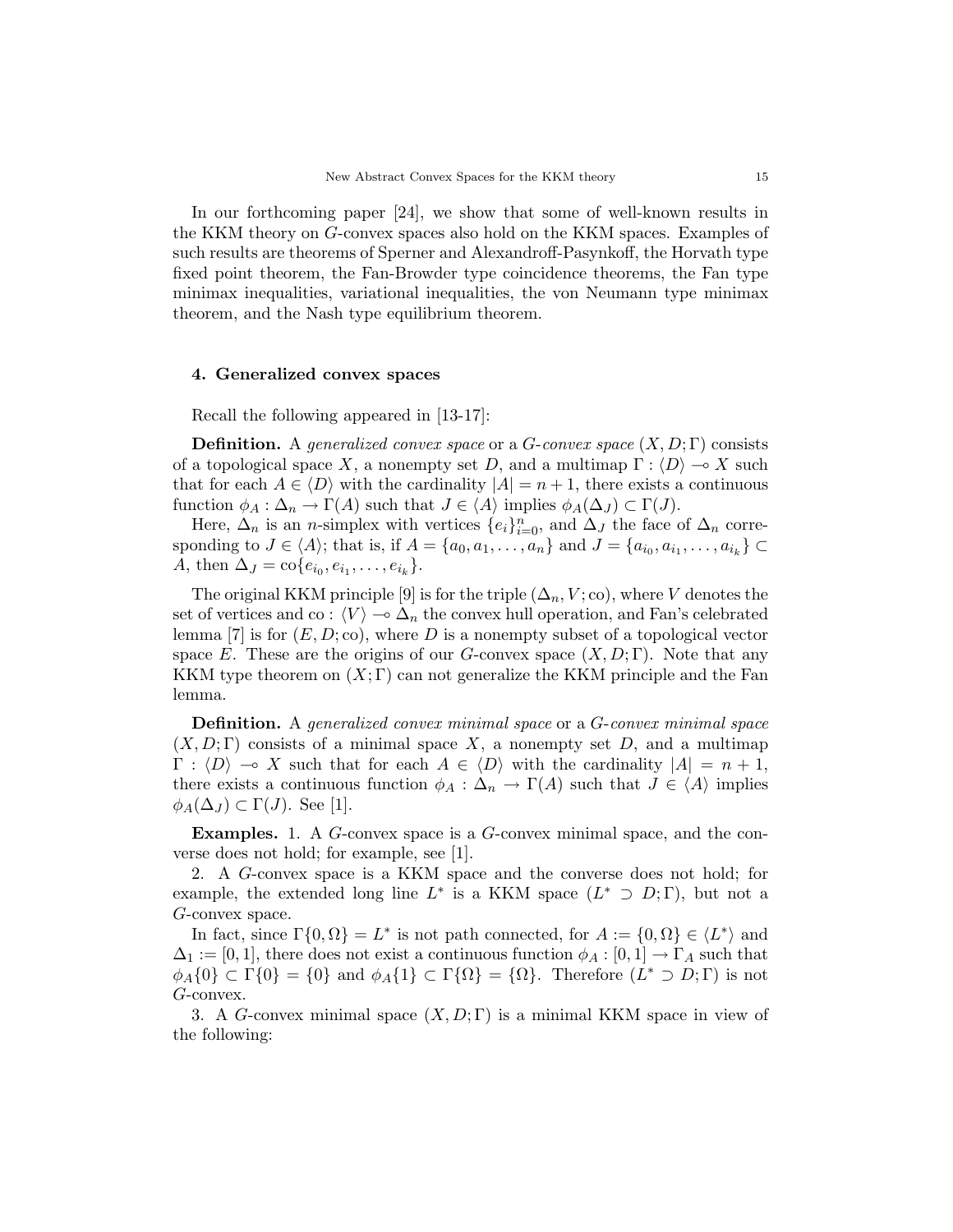**Proposition 1.** [1] Let  $(E, D; \Gamma)$  be a generalized convex minimal space and  $F : D \multimap E$  a KKM map with m-closed values [resp., m-open values]. Then  ${F(z)}_{z\in D}$  has the finite intersection property.

Essentially, the proof of Proposition 1 [1, Theorems 3.2 and 3.5] is the one in [14,15] with slight modifications.

It is obvious that most facts on  $G$ -convex spaces (e.g. in [14]) can be extended to corresponding ones on G-convex minimal spaces.

In the category of topological vector spaces or C-spaces, the concepts of locally convex spaces,  $LC$ -spaces,  $\Phi$ -spaces, subsets of the Zima-Hadžić type, admissible subsets, and Klee approximable sets are quite well-known. They were introduced in order to generalize known fixed point theorems.

In our previous work [17], we extended those concepts to G-convex uniform spaces and established the mutual relations among them as follows:

**Proposition 2.** In the class of G-convex uniform spaces, the following hold: (1) Any  $LG$ -space is of the Zima-Hadžić type.

(2) Every LG-space is locally G-convex whenever every singleton is  $\Gamma$ -convex.

(3) Any nonempty subset of a locally G-convex space is a  $\Phi$ -set.

(4) Any Zima-Hadžić type subset of a  $G$ -convex uniform space such that every singleton is  $\Gamma$ -convex is a  $\Phi$ -set.

(5) Every  $\Phi$ -space is admissible. More generally, every nonempty compact  $\Phi$ subset is Klee approximable.

Note that Proposition 2 can be extended to the KKM uniform spaces.

# 5. Spaces having a family  $\{\phi_A\}_{A \in \langle D \rangle}$

In this section, we deal with particular subclasses or variants of G-convex spaces as follows:

**Definition.** A space having a family  $\{\phi_A\}_{A\in(D)}$  or simply a  $\phi_A$ -space

 $(X, D; {\phi_A}_{A \in \langle D \rangle})$ 

consists of a topological space  $X$ , a nonempty set  $D$ , and a family of continuous functions  $\phi_A : \Delta_n \to X$  (that is, singular *n*-simplexes) for  $A \in \langle D \rangle$  with the cardinality  $|A| = n + 1$ .

Similarly, a *minimal*  $\phi_A$ -space can be defined whenever X is a minimal space.

**Examples.** 1. [2] An *L*-structure on a topological space  $E$  is given by a nonempty set-valued map  $\Gamma : \langle E \rangle \to E$  verifying

(\*) for each  $A \in \langle E \rangle$ , say  $A = \{x_0, x_1, \ldots, x_n\}$ , there exists a continuous  $\text{function } f^A: \Delta_n \to \Gamma(A) \text{ such that for all } J \subset \{0,1,\ldots,n\}, f^A(\Delta_J) \subset \Gamma(\{x_i \mid i \in I\})$  $J\}$ ).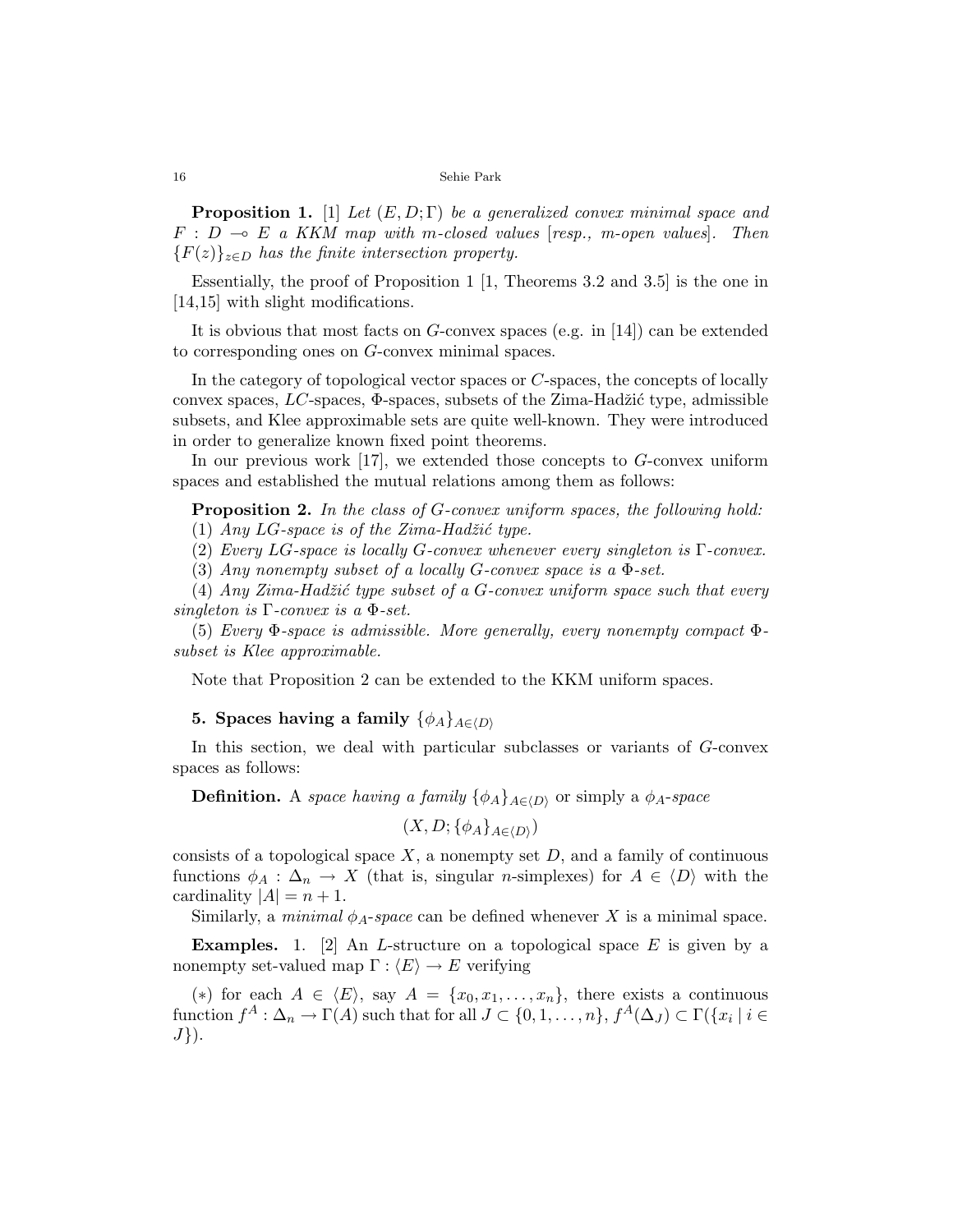The pair  $(E, \Gamma)$  is then called an L-space, and  $X \subset E$  is said to be L-convex if  $\forall A \in \langle X \rangle$ ,  $\Gamma(A) \subset X$ . Note that an L-space  $(E, \Gamma)$  is a particular form of a G-convex space  $(E, D; \Gamma)$  with  $E = D$ .

2. [8] A topological space Y is said to have property (H) if, for each  $N =$  $\{y_0, \ldots, y_n\} \in \langle Y \rangle$ , there exists a continuous mapping  $\varphi_N : \Delta_n \to Y$ .

Let  $X$  be a nonempty set and  $Y$  be a topological space with property  $(H)$ .  $T: X \to 2^Y$  is said to be a generalized R-KKM mapping if for each  $\{x_0, \ldots, x_n\} \in$  $\langle X \rangle$ , there exists  $N = \{y_0, \ldots, y_n\} \in \langle Y \rangle$  such that

$$
\varphi_N(\Delta_k) \subset \bigcup_{j=0}^k Tx_{i_j},
$$

for all  $\{i_0, \ldots, i_k\} \subset \{0, \ldots, n\}.$ 

3. [4,5]  $(Y, {\varphi_N})$  is said to be an FC-space if Y is a topological space and for each  $N = \{y_0, \ldots, y_n\} \in \langle Y \rangle$  where some elements in N may be same, there exists a continuous mapping  $\varphi_N : \Delta_n \to Y$ . A subset D of  $(Y, {\varphi_N})$  is said to be a FC-subspace of Y if for each  $N = \{y_0, \ldots, y_n\} \in \langle Y \rangle$  and for each  $\{y_{i_0}, \ldots, y_{i_k}\} \subset N \cap D, \varphi_N(\Delta_k) \subset D$  where  $\Delta_k = \text{co}\{e_{i_j} \mid j = 0, \ldots, k\}.$ 

4. For minimal spaces, we can also define L-spaces, spaces having property  $(H)$ , and  $FC$ -spaces.

5. We can consider a  $\psi_A$ -space  $(X, D; {\psi_A}_{A\in\langle D \rangle})$ , similar to a  $\phi_A$ -space, where  $\psi_A : [0,1]^n \to X$  is continuous for each  $A \in \langle D \rangle$  with  $|A| = n + 1$ . Such types of spaces are given by Michael  $[11]$ , Llinares  $[10]$ , and Cain and Gonzáles  $[3]$ . For each  $n \geq 0$ , considering continuous functions  $g_n : \Delta_n \to [0,1]^n$  given by

$$
g_n: u = \sum_{i=0}^n \lambda_i(u)e_i \mapsto (\lambda_0(u), \dots, \lambda_{n-1}(u))
$$

for  $u \in \Delta_n$  and by putting  $\phi_A := \psi_A g_n$ , a  $\psi_A$ -space becomes a  $\phi_A$ -space.

6. Any G-convex minimal space is a minimal  $\phi_A$ -space. The converse also holds:

**Proposition 3.** A minimal  $\phi_A$ -space  $(X, D; {\phi_A})$  can be made into a Gconvex minimal space  $(X, D; \Gamma)$ .

Proof. This can be done at least in three ways.

(1) For each  $A \in \langle D \rangle$ , by putting  $\Gamma_A := X$ , we obtain a trivial G-convex minimal space  $(X, D; \Gamma)$ .

(2) Let  $\{\Gamma^{\alpha}\}_\alpha$  be the family of maps  $\Gamma^{\alpha}$  :  $\langle D \rangle \sim X$  giving a G-convex minimal space  $(X, D; \Gamma^{\alpha})$ . Note that, by (1), this family is not empty. Then, for each  $\alpha$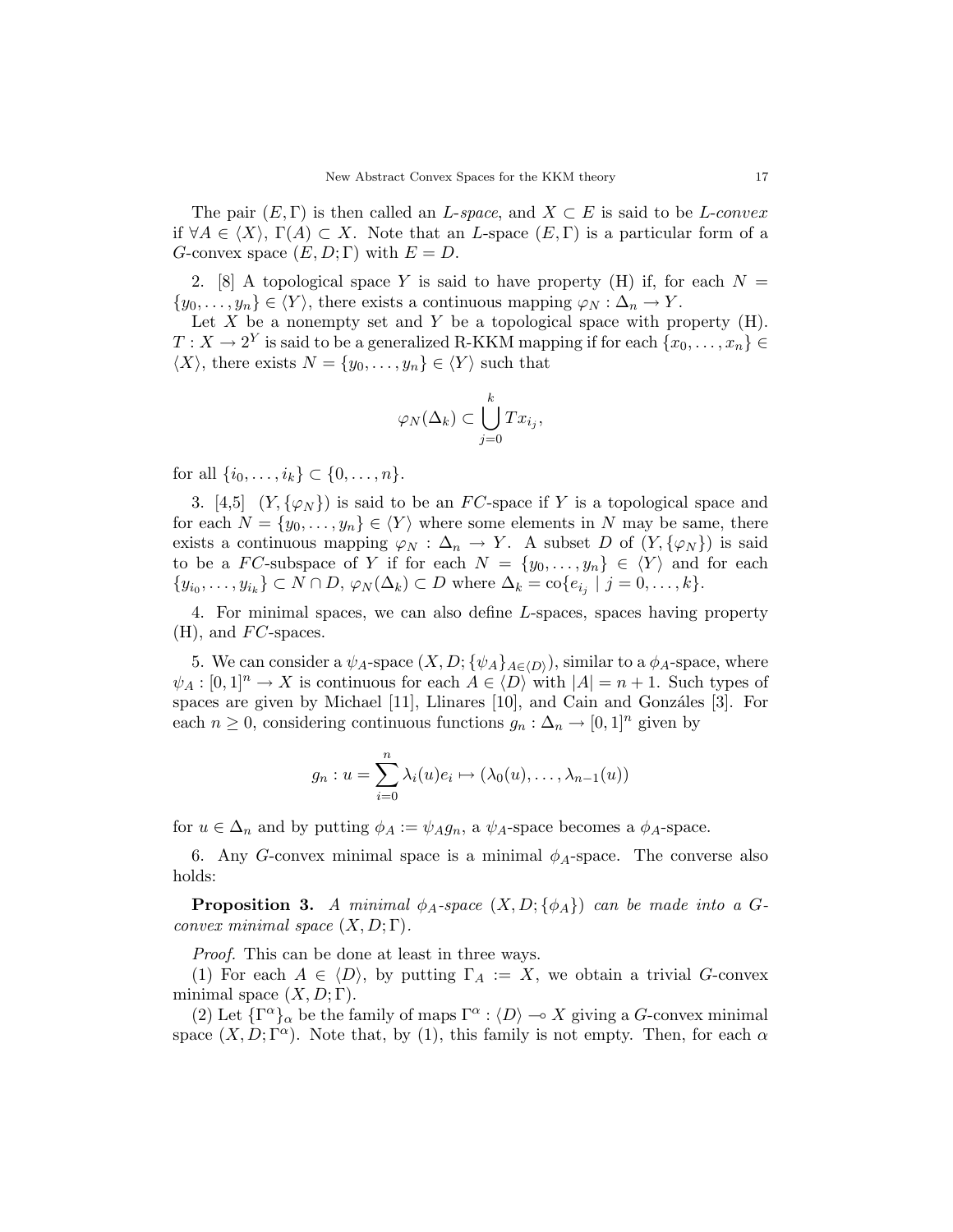and each  $A \in \langle D \rangle$  with  $|A| = n + 1$ , we have

$$
\phi_A(\Delta_n) \subset \Gamma_A^{\alpha}
$$
 and  $\phi_A(\Delta_J) \subset \Gamma_J^{\alpha}$  for  $J \subset A$ .

Let  $\Gamma := \bigcap_{\alpha} \Gamma^{\alpha}$ , that is,  $\Gamma_A = \bigcap$  $_{\alpha}$   $\Gamma^{\alpha}_{A}$ . Then

$$
\phi_A(\Delta_n) \subset \Gamma_A
$$
 and  $\phi_A(\Delta_J) \subset \Gamma_J$  for  $J \subset A$ .

Therefore,  $(X, D; \Gamma)$  is a G-convex minimal space.

(3) Let  $N \in \langle D \rangle$  with  $|N| = n + 1$ . For each  $M \in \langle D \rangle$  with  $N \subset M$ ,  $M = \{a_0, \ldots, a_m\}$  and  $N = \{a_{i_0}, \ldots, a_{i_n}\}\$ , there exists a subset  $\phi_M(\Delta_n^M)$  of X such that  $\Delta_n^M := \text{co}\{e_{i_j} \mid j = 0, \ldots, n\} \subset \Delta_m$ . Now let

$$
\Gamma_N = \Gamma(N) := \bigcup_{M \supset N} \phi_M(\Delta_n^M).
$$

Then  $\Gamma : \langle D \rangle \to X$  is well-defined and  $(X, D; \Gamma)$  becomes a G-convex minimal space: For each  $A \in \langle D \rangle$  with  $|A| = n + 1$ , there exists a continuous map  $\phi_A : \Delta_n \multimap \Gamma(A)$  such that  $J \in \langle A \rangle$  implies  $\phi_A(\Delta_J) \subset \Gamma(J)$ .

Therefore, G-convex minimal spaces and minimal  $\phi_A$ -spaces are essentially same.

**Examples.** Let  $\Delta_3 = \text{co } V$  where  $V = \{e_0, e_1, e_2, e_3\}.$ 

1. We have a G-convex space  $(\Delta_3, V; \text{co})$  where co :  $\langle V \rangle \to \Delta_3$  is the convex hull operator.

2. Let  $(\Delta_3, V; \Gamma)$  be another G-convex space given by  $\Gamma\{e_0, e_1\} := \text{co}\{e_0, e_1, e_2\}$ and  $\Gamma(A) := \text{co } A$  for all other  $A \in \langle V \rangle$ .

Let  $(\Delta_3, V; {\phi_A})$  be a  $\phi_A$ -space where  $\phi_A(\Delta_n) = \Gamma(A)$ . Then

$$
\phi_{\{e_0,e_1\}}(\Delta_1) = \phi_{\{e_0,e_1\}}(\text{co}\{e_0,e_1\}) = \Gamma\{e_0,e_1\} = \text{co}\{e_0,e_1,e_2\},\
$$

where we may assume  $\phi_{e_0,e_1}$  is a surjective space-filling curve such that  $\phi_{e_0,e_1}(e_0)$  =  ${e_0}$  and  $\phi_{\{e_0,e_1\}}(e_1)={e_1}.$  Then it is easily checked that  $\Gamma$  itself is the one in the proof (3) of Proposition 3 corresponding to  $\{\phi_A\}.$ 

**Example.** The extended long line  $(L^* \supset D; \Gamma)$  is not G-convex, and hence not a  $\phi_A$ -space.

Recall that, in the recent study on abstract convex spaces in [18-22], many basic theorems on G-convex spaces are further generalized.

For a G-convex minimal space  $(X, D; \Gamma)$ , a multimap  $G: D \to X$  is called a KKM map if  $\Gamma_A \subset G(A)$  for each  $A \in \langle D \rangle$ .

**Proposition 4.** For a minimal  $\phi_A$ -space  $(X, D; {\phi_A})$ , any map  $T : D \to X$ satisfying

 $\phi_A(\Delta_J) \subset T(J)$  for each  $A \in \langle D \rangle$  and  $J \in \langle A \rangle$ 

is a KKM map on a G-convex minimal space  $(X, D; \Gamma)$ .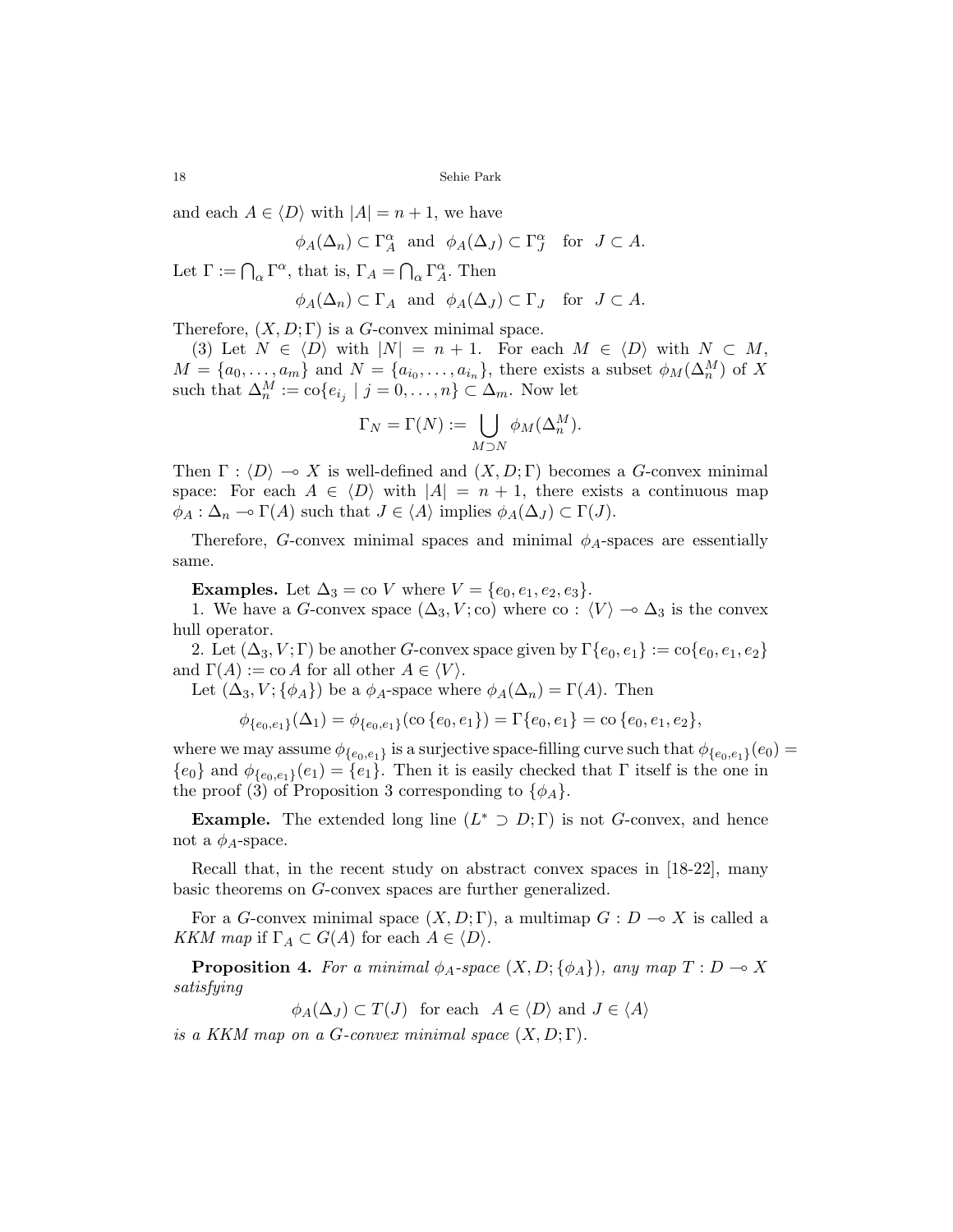*Proof.* Define  $\Gamma : \langle D \rangle \to X$  by  $\Gamma_A := T(A)$  for each  $A \in \langle D \rangle$ . Then  $(X, D; \Gamma)$ becomes a G-convex space. In fact, for each A with  $|A| = n + 1$ , we have a continuous function  $\phi_A : \Delta_n \to T(A) =: \Gamma(A)$  such that  $J \in \langle A \rangle$  implies  $\phi_A(\Delta_J) \subset T(J) =: \Gamma(J)$ . Moreover, note that  $\Gamma_A \subset T(A)$  for each  $A \in \langle D \rangle$  and hence  $T: D \to X$  is a KKM map on a G-convex minimal space  $(X, D; \Gamma)$ .

Similarly, we have the following:

**Proposition 5.** A generalized R-KKM map  $T : X \to 2^Y$  in [6,7] is simply a KKM map for some G-convex space  $(Y, X; \Gamma)$ .

Contrary to Proposition 5, Ding in [6] claimed as follows: "The above class of generalized  $R-KKM$  mappings include those classes of  $KKM$  mappings,  $H$ -KKM mappings, G-KKM mappings, generalized G-KKM mappings, generalized S-KKM mappings, GLKKM mappings and GMKKM mappings defined in topological vector spaces, H-spaces, G-convex spaces, G-H-spaces, L-convex spaces and hyperconvex metric spaces, respectively, as true subclasses."

Therefore, all of the KKM type theorems on such variants are simple consequences of our  $G$ -convex space theory. Consequently, all results in  $[6]$  are artificial disguised forms of known ones having no proper examples.

# **REFERENCES**

- [1] M. Alimohammady, M. R. Delavar, and M. Roohi, Knaster-Kuratowski-Mazurkiewicz theorem in minimal generalized convex spaces, Nonlinear Funct. Anal. Appl., to appear.
- [2] H. Ben-El-Mechaiekh, S. Chebbi, M. Florenzano, and J.-V. Llinares, Abstract convexity and fixed points, J. Math. Anal. Appl. 222 (1998), 138–150.
- [3] G.L. Cain Jr. and L. González, The Knaster-Kuratowski-Mazurkiewicz theorem and abstract convexities, J. Math. Anal. Appl. 338 (2008), 563–571.
- [4] X.P. Ding, Maximal element theorems in product FC-spaces and generalized games, J. Math. Anal. Appl. 305 (2005), 29–42.
- [5] X.P. Ding, *Generalized KKM type theorems in FC-spaces with applications* (I), J. Glob. Optim. 36 (2006), 581–596.
- [6] X.P. Ding, New generalized R-KKM type theorems in general topological spaces and appli $cations, Acta Math. Sinica, English Ser. 45(1) (2008), 1-27.$
- [7] K. Fan, A generalization of Tychonoff's fixed point theorem, Math. Ann. 142 (1961), 305– 310.
- [8] J. Huang, The matching theorems and coincidence theorems for generalized R-KKM mapping in topological spaces, J. Math. Anal. Appl. 312 (2005), 374–382.
- [9] B. Knaster, K. Kuratowski, S. Mazurkiewicz, Ein Beweis des Fixpunktsatzes für n-Dimensionale Simplexe, Fund. Math. 14 (1929), 132–137.
- [10] J.-V. Llinares, Unified treatment of the problem of existence of maximal elements in binary relations: a characterization, J. Math. Economics 29 (1998), 285–302.
- [11] E. Michael, Convex structures and continuous selections, Canad. J. Math. 11 (1959), 556– 575.
- [12] S. Park, Some coincidence theorems on acyclic multifunctions and applications to KKM theory, Fixed Point Theory and Applications (K.-K. Tan, ed.), 248–277, World Sci. Publ., River Edge, NJ, 1992.